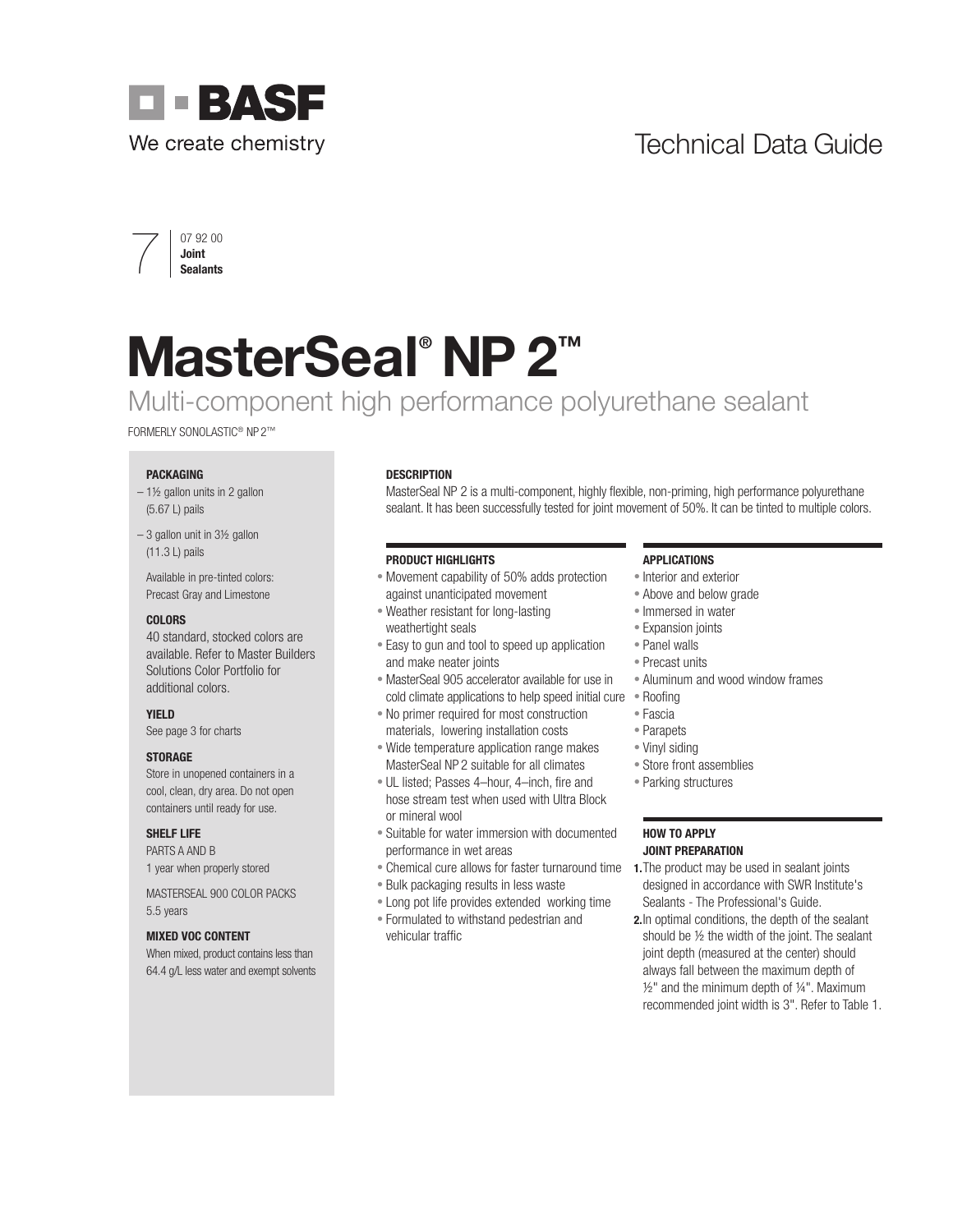### Technical Data

Composition

MasterSeal NP 2 is a multi-component polyurethane product.

#### **Compliances**

- ASTM C 920, Type M, Grade NS, Class 25, use NT, T, A, M,  $0^*$  and I
- Federal Specification TT-S-00227E, Type II, Class A
- Corps of Engineers CRD-C-506
- Canadian Standards Board CAN/CGSB-19.24-M90, Classification MCG-2-40-A-N, No. 81029
- CFI accepted
- USDA compliant for use in meat and poultry areas

Temperature range, Temperature range,  $\circ$  F ( $\circ$  C) (-40 to 82) Shrinkage None

PROPERTY **VALUE** 

- Underwriters Laboratories Inc.® classified (fire resistance only).
- \* Refer to substrates in Where to Use.

Typical Properties

| <b>PROPFRTY</b>                                                                  | <b>RESULTS</b>                         | <b>TFST MFTHOD</b> |  |  |
|----------------------------------------------------------------------------------|----------------------------------------|--------------------|--|--|
| Movement capability, %                                                           | 50%                                    | <b>ASTM C 719</b>  |  |  |
| Tensile strength, psi (MPa)                                                      | 160(1.1)                               | ASTM D 412         |  |  |
| <b>Ultimate elongation at break, %</b>                                           | 280                                    | ASTM D 412         |  |  |
| <b>Stain and color change</b>                                                    | Passes<br>(no visible stain)           | <b>ASTM C 510</b>  |  |  |
| <b>Extrusion rate, sec,</b><br>3 hrs after mixing                                | 6<br>Passes                            | ASTM C 603         |  |  |
| Rheological (flow),<br>at 120° F (49° C)                                         | Nonsag                                 | <b>ASTM C 639</b>  |  |  |
| Hardness, Shore A<br>At standard conditions<br>After heat aging (max Shore A:50) | 25<br>22                               | ASTM C 661         |  |  |
| Tack-free time, hrs.<br>(maximum 72 hrs)                                         | $<$ 48 hours                           | <b>ASTM C 679</b>  |  |  |
| Bond durability*, %,<br>on aluminum and concrete                                 | Passes                                 | <b>ASTM C 719</b>  |  |  |
| Weight loss, after heat aging, %                                                 | 4.7                                    | <b>ASTM C 792</b>  |  |  |
| Cracking and chalking,<br>after heat aging                                       | None                                   | <b>ASTM C 792</b>  |  |  |
| Artificial weathering,<br>Xenon arc, 250 hours                                   | Passes                                 | <b>ASTM C 793</b>  |  |  |
| Artificial weathering,<br>Xenon arc, 2,000 hours                                 | No surface cracking                    | ASTM G 26          |  |  |
| Adhesion in peel, on aluminum<br>and concrete*, pli                              | >10                                    | <b>ASTM C 794</b>  |  |  |
| Water immersion, 122° F (50° C)                                                  | Passes 10 weeks with<br>movement cycle | <b>ASTM C 1247</b> |  |  |

\*Primed for water immersion dictated by ASTM C 920. Concrete and aluminum primed with MasterSeal P 173; glass primed with MasterSeal P 176

Test results are typical values obtained under laboratory conditions. Reasonable variations can be expected.

#### TABLE 1 Joint Width and Sealant Depth

 $1-3(25-75)$   $\frac{1}{2}(13)$ 

| TABLE 2                    |  |
|----------------------------|--|
| <b>Working Time, hours</b> |  |

| SFAI ANT DEPTH<br>STANDARD CONDITIONS<br>HIGHER TEMPERATURE<br><b>COLDER TEMPERATURE</b><br>JOINT WIDTH,<br>73° F (23° C) 50% RH<br>IN (MM)<br>AT MIDPOINT, IN (MM)<br>$95^{\circ}$ F (35 $^{\circ}$ C), 5 - 90% RH<br>40 $^{\circ}$ F (4 $^{\circ}$ C)<br>$\frac{1}{4}$ (6)<br>$\frac{1}{4} - \frac{1}{2} (6 - 13)$<br>$2 - 3$<br>$4 - 6$<br>No accelerator<br>$1 - 2$<br>$\frac{1}{2} - \frac{3}{4} (13 - 19)$<br>$\frac{1}{4} - \frac{3}{8} (6 - 10)$<br>$2 - 3$<br>$1 - 2$<br>accelerator<br>$3/4 - 1$ (19-25)<br>$\frac{3}{6} - \frac{1}{2}$ (10-13)<br>2 accelerators<br>$1.5 - 2.5$ | $1 - 3$ (25-75) | $1/2$ $(12)$ |  |  |
|--------------------------------------------------------------------------------------------------------------------------------------------------------------------------------------------------------------------------------------------------------------------------------------------------------------------------------------------------------------------------------------------------------------------------------------------------------------------------------------------------------------------------------------------------------------------------------------------|-----------------|--------------|--|--|
|                                                                                                                                                                                                                                                                                                                                                                                                                                                                                                                                                                                            |                 |              |  |  |
|                                                                                                                                                                                                                                                                                                                                                                                                                                                                                                                                                                                            |                 |              |  |  |
|                                                                                                                                                                                                                                                                                                                                                                                                                                                                                                                                                                                            |                 |              |  |  |
|                                                                                                                                                                                                                                                                                                                                                                                                                                                                                                                                                                                            |                 |              |  |  |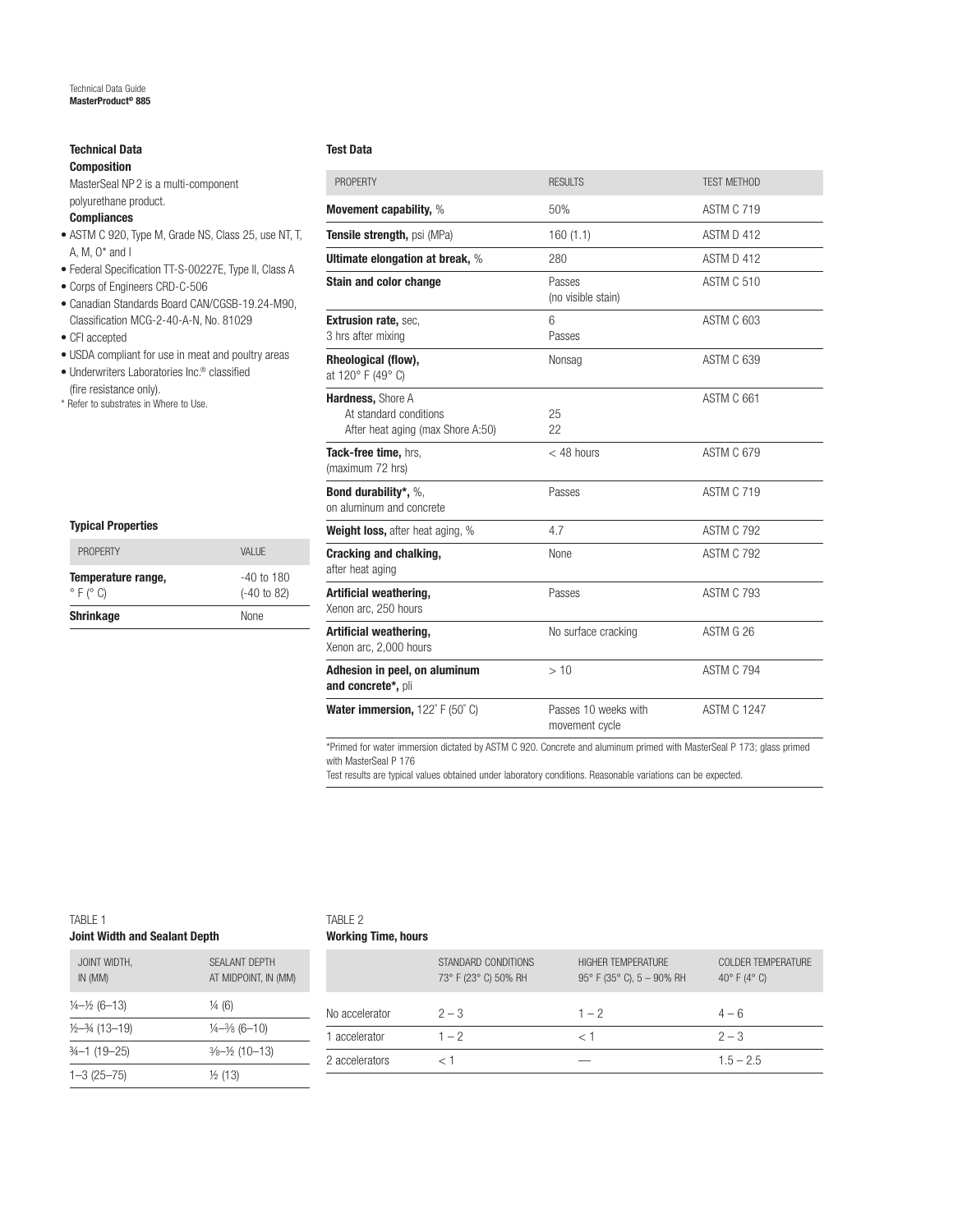#### BASF Corporation Building Systems buildingsystems.basf.com

#### Yield

LINEAR FEET PER GALLON\*

| JOINT DEPTH,<br>(INCHES) | $\frac{1}{4}$            | $\frac{3}{8}$            | $\frac{1}{2}$            | $\frac{5}{8}$            | $\frac{3}{4}$            | $\frac{7}{8}$ |                          | $1\frac{1}{2}$           | $\Omega$                 | JOINT WIDTH (INCHES)<br>3 |
|--------------------------|--------------------------|--------------------------|--------------------------|--------------------------|--------------------------|---------------|--------------------------|--------------------------|--------------------------|---------------------------|
| $\frac{1}{4}$            | 308                      | 205                      | 154                      | 122                      | $\overline{\phantom{a}}$ | -             | $\overline{\phantom{a}}$ | $\overline{\phantom{a}}$ | $\overline{\phantom{a}}$ | $\overline{\phantom{a}}$  |
| $\frac{3}{8}$            | $\overline{\phantom{a}}$ | $\overline{\phantom{a}}$ | $\overline{\phantom{a}}$ | 82                       | 68                       | 58            | 51                       | $\overline{\phantom{a}}$ | $\overline{\phantom{a}}$ | $\overline{\phantom{a}}$  |
| $\frac{1}{2}$            | $\overline{\phantom{a}}$ | $\overline{\phantom{a}}$ | $\overline{\phantom{0}}$ | $\overline{\phantom{a}}$ | 51                       | 44            | 38                       | 26                       | 19                       |                           |

METERS PER LITER

| JOINT DEPTH, |                          |                          |                                                                                                                                                                                                                                                                                                                                                                                    |                          |                          |                          |                          |                                                                                                                                                                                                                                                                                                                                                                                    | JOINT WIDTH (MM)         |                          |  |
|--------------|--------------------------|--------------------------|------------------------------------------------------------------------------------------------------------------------------------------------------------------------------------------------------------------------------------------------------------------------------------------------------------------------------------------------------------------------------------|--------------------------|--------------------------|--------------------------|--------------------------|------------------------------------------------------------------------------------------------------------------------------------------------------------------------------------------------------------------------------------------------------------------------------------------------------------------------------------------------------------------------------------|--------------------------|--------------------------|--|
| (MM)         | 6                        | 10                       | 13                                                                                                                                                                                                                                                                                                                                                                                 | 16                       | 19                       | 22                       | 25                       | 38                                                                                                                                                                                                                                                                                                                                                                                 | 50                       | 75                       |  |
| 6            | 24.8                     | 16.5                     | 12.4                                                                                                                                                                                                                                                                                                                                                                               | 9.8                      | $\overline{\phantom{m}}$ | $\overline{\phantom{0}}$ | $\overline{\phantom{a}}$ | $\overline{\phantom{0}}$                                                                                                                                                                                                                                                                                                                                                           | $\overline{\phantom{a}}$ | $\overline{\phantom{a}}$ |  |
| 10           | $\overline{\phantom{a}}$ | $\hspace{1.0cm} \bar{}$  | $\hspace{1.0cm} \hspace{1.0cm} \hspace{1.0cm} \hspace{1.0cm} \hspace{1.0cm} \hspace{1.0cm} \hspace{1.0cm} \hspace{1.0cm} \hspace{1.0cm} \hspace{1.0cm} \hspace{1.0cm} \hspace{1.0cm} \hspace{1.0cm} \hspace{1.0cm} \hspace{1.0cm} \hspace{1.0cm} \hspace{1.0cm} \hspace{1.0cm} \hspace{1.0cm} \hspace{1.0cm} \hspace{1.0cm} \hspace{1.0cm} \hspace{1.0cm} \hspace{1.0cm} \hspace{$ | 6.6                      | 5.5                      | 4.7                      | 4.1                      | $\hspace{1.0cm} \hspace{1.0cm} \hspace{1.0cm} \hspace{1.0cm} \hspace{1.0cm} \hspace{1.0cm} \hspace{1.0cm} \hspace{1.0cm} \hspace{1.0cm} \hspace{1.0cm} \hspace{1.0cm} \hspace{1.0cm} \hspace{1.0cm} \hspace{1.0cm} \hspace{1.0cm} \hspace{1.0cm} \hspace{1.0cm} \hspace{1.0cm} \hspace{1.0cm} \hspace{1.0cm} \hspace{1.0cm} \hspace{1.0cm} \hspace{1.0cm} \hspace{1.0cm} \hspace{$ | $\overline{\phantom{0}}$ | $\overline{\phantom{0}}$ |  |
| 13           | $\overline{\phantom{a}}$ | $\overline{\phantom{a}}$ | $\overline{\phantom{a}}$                                                                                                                                                                                                                                                                                                                                                           | $\overline{\phantom{0}}$ | 4.1                      | 3.5                      | 3.0                      | 2.2                                                                                                                                                                                                                                                                                                                                                                                | 1.5                      | 0.7                      |  |

- **3.** In deep joints, the sealant depth must be controlled by closed cell backer rod or soft backer rod. Where the joint depth does not permit the use of backer rod, a bond breaker (polyethylene strip) must be used to prevent three-point bonding.
- 4.To maintain the recommended sealant depth, install backer rod by compressing and rolling it into the joint channel without stretching it lengthwise. Closed cell backer rod should be about  $\frac{1}{8}$ " (3 mm) larger in diameter than the width of the joint to allow for compression. Soft backer rod should be approximately 25% larger in diameter than the joint width. The sealant does not adhere to it, and no separate bond breaker is required. Do not prime or puncture the backer rod.

#### SURFACE PREPARATION

Substrates must be structurally sound, fully cured, dry and clean. Substrates should always be free of the following: dirt, loose particles, oil, grease, asphalt, tar, paint, wax, rust, waterproofing or curing and parting compounds. membrane materials and sealant residue.

CONCRETE, STONE, AND OTHER MASONRY Clean by grinding, sandblasting or wire brushing to expose a sound surface free of contamination and laitance.

#### WOOD

sound. Scrape away loose paint to bare wood. Any coatings on wood must be tested to verify adhesion of sealant or to determine an appropriate primer.

#### METAL

Remove scale, rust and loose coatings from metal to expose a bright white surface. Any coatings on metal must be tested to verify adhesion of sealant or to determine an appropriate primer.

#### PRIMING

- 1.MasterSeal NP 2 is considered a non-priming sealant, but special circumstances or substrates may require a primer. It is the user's responsibility to check the adhesion of the cured sealant on typical test joints at the project site before and during application. Refer to product data sheet on MasterSeal P 173 and MasterSeal P 176, and consult Technical Service for additional information.
- 2.For immersion applications, MasterSeal P 173 must be used.
- **3.** Apply primer full strength with a brush or clean cloth. A light, uniform coating is sufficient for most surfaces. Porous surfaces require more primer; however, do not over-apply.
- 4.Allow primer to dry before applying MasterSeal NP 2. Depending on temperature and humidity, primer will be tack-free in 15–20 minutes. Priming and sealing must be done on the same day.

#### MIXING

- New and weathered wood must be clean, dry and 1. MasterSeal NP 2 is a multi-component system with a configuration of Part A, Part B and a color pack.
	- 2.Transfer entire contents of Part B to Part A container using a spatula or margin trowel.
	- 3.Part B must be mixed thoroughly with Part A. Before adding pigment, scrape sides of container to ensure complete mixing of Parts A and B. With a slowspeed drill and a sealant mixing paddle, mix 4–6 minutes. Keep the paddle blade below the surface of the sealant to avoid whipping air into the sealant.
	- 4.Transfer the entire contents of one MasterSeal 900 pigment can into the mixed Part A and B. Use a spatula or knife to remove all the pigment from the container. Continue mixing with a slow-speed drill and slotted paddle until color is uniform. During the process, scrape the sides and bottom of the mixing container several times to obtain a complete mix.
	- 5.The pot life of mixed MasterSeal 905 accelerator is influenced by temperature. See Table 2 for specific data. MasterSeal 905 accelerator may be added to adjust the initial cure rate.

#### **APPLICATION**

1.Except when unusual job conditions dictate the use of knife or spatula, apply MasterSeal NP 2 by professional bulk gun loaded at the jobsite. Fill joints from the bottom up to the exterior face by holding a properly sized nozzle against the joint bottom.